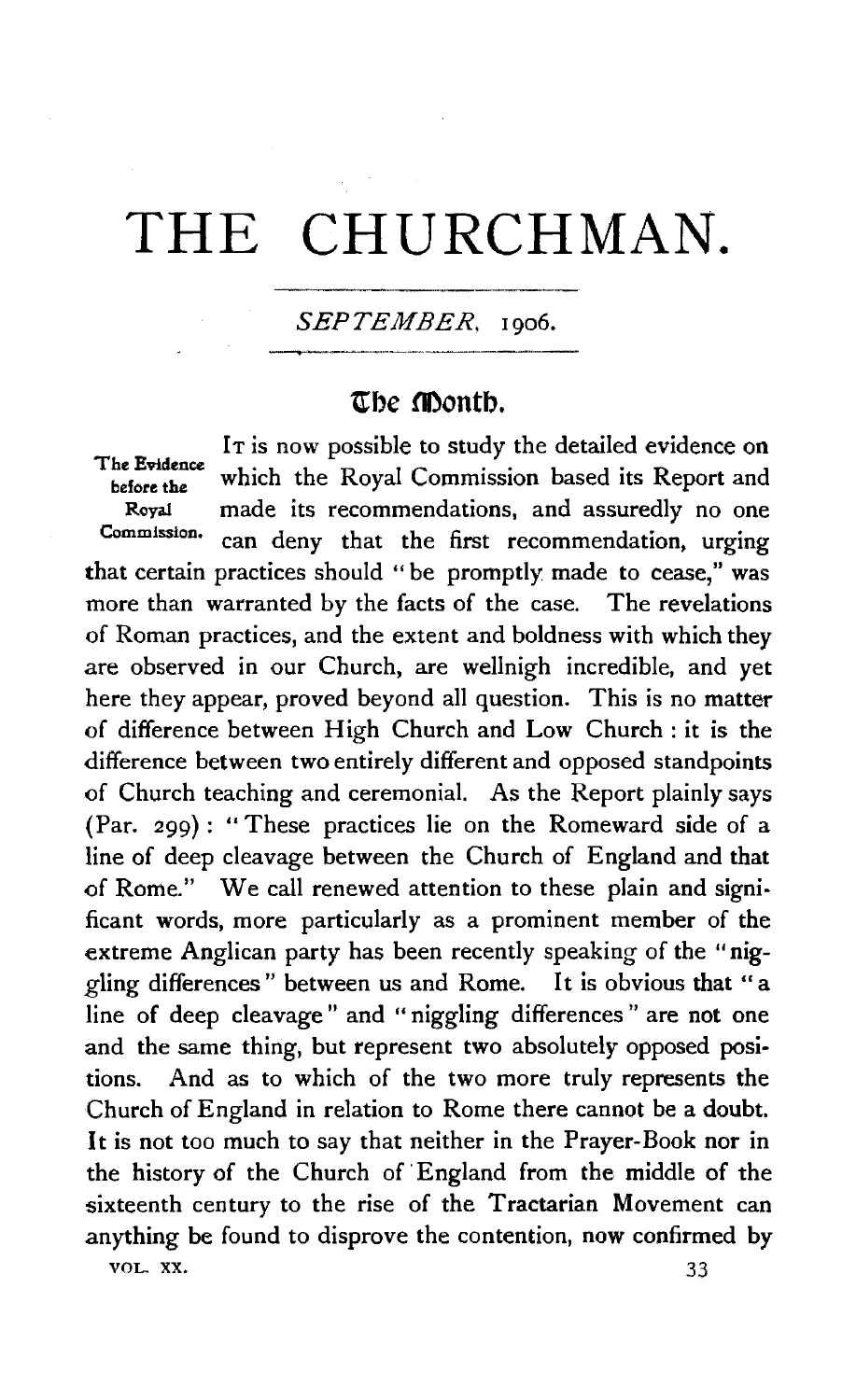#### THE MONTH

the Royal Commission, that between the Church of England and the Church of Rome, on the questions stated and dealt with in Chapter VIII. of the Report there is "a great gulf fixed."

The Connection of Birmingham on the Report of the Royal Commis-Ritual and Doctrine. One point in the comments of the Bishop of sion seems to us to be worthy of special notice :

"The practices complained of connected with the consecrated elements seem to me quite consistent with the kind of belief in the • objective Real Presence,' which, in Mr. Bennett's case, was declared by the Privy Council itself to be not repugnant to the formularies of the Church of England. The practices in question are not authorized by the Prayer-Book, or by the living authority of our part of the Church, or by the ancient and undivided Church. They ought not to be allowed. But in disallowing them it is of the greatest importance that no suggestion should be made that a doctrine of the Eucharist such as Forbes and Pusey held is to have its legality called in question to-day. I hope the Commissioners do not intend any such thing."

Is it not a simple fact that the practices here referred to would not be observed at all but for their association with the " kind of belief" mentioned by the Bishop? And is it not this association of symbol with doctrine that makes the extreme party so tenacious of the practices ? If then, according to Bishop Gore, "they ought not to be allowed," what becomes of the doctrine they are intended to teach ? Surely they cannot be disallowed without virtually denying the doctrines they are held to symbolize ? Further, we have long felt it difficult to understand how the Bishop of Birmingham can be satisfied with the Bennett judgment as truly and fairly indicative of the Church of England doctrine. As Mr. Dimock has so clearly pointed out, Mr. Bennett's view was in no sense endorsed as the view of the Church, and Bishop Gore himself, in his book " The Body of Christ," speaking of this and allied doctrines, says the Prayer-Book is at least " patient " of this particular interpretation. Is this really adequate? Is it at all satisfying in the light of history since  $1549$ ? Surely the Church teaches something much more definite than this. In connection with the whole subject of the

514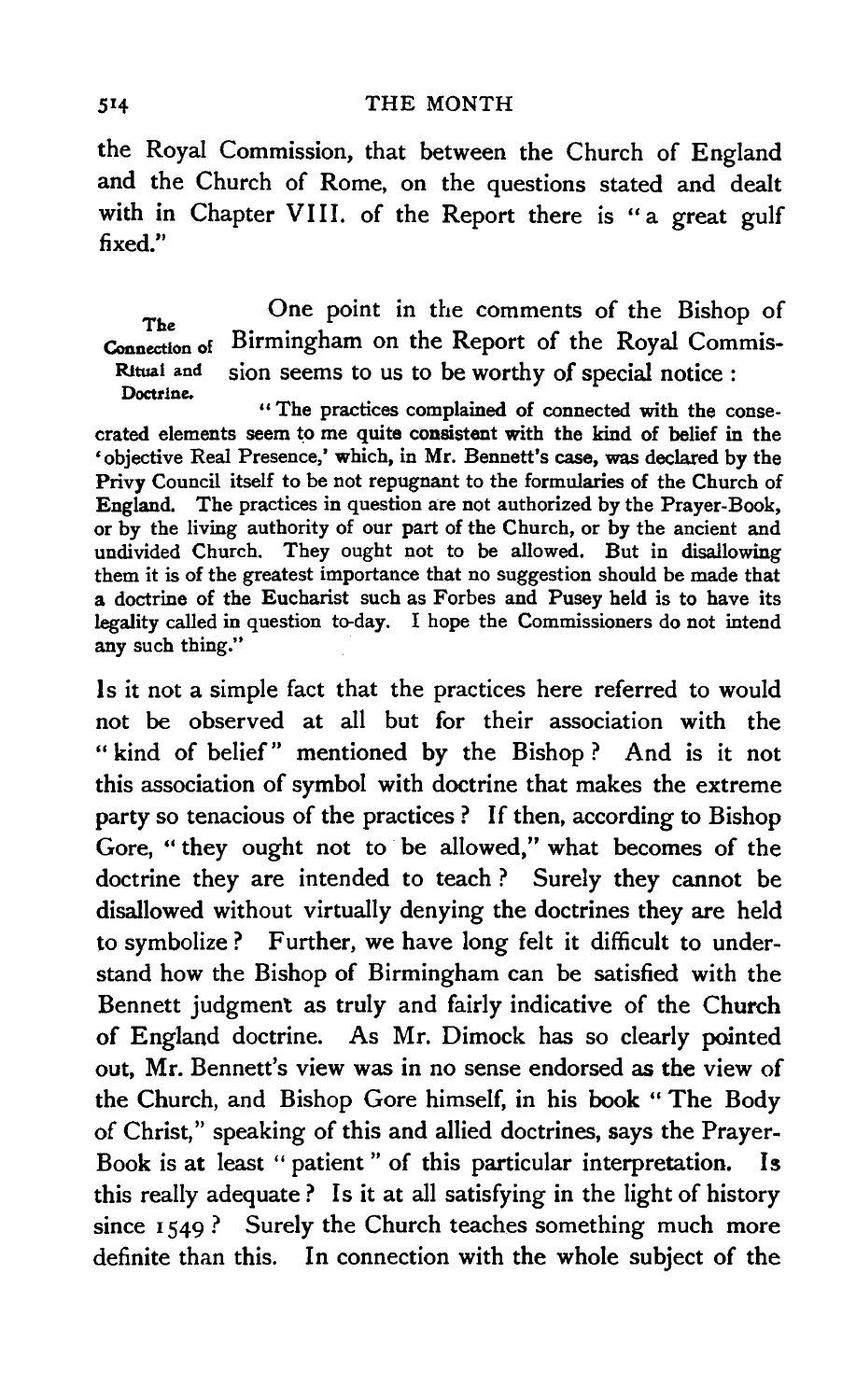Church of England view of the Holy Communion, we would call special attention to a pamphlet by Mr. Simpson, Principal of the Leeds Clergy School, entitled "The Thing Signified" (Leeds: Richard Jackson, Is.), in which the true Anglican doctrine of the Presence of our Lord in the Holy Communion is clearly and convincingly stated. We haye scarcely ever seen the Church position more ably, forcibly, and clearly put. It is at once true to Scripture, to the Anglican tradition, and to the statements of the Prayer-Book and Articles, and it would be of great service to truth and peace if the position there maintained were studied and accepted by all Churchmen.

Among all the voices that have been finding<br>the Situation, utterance during the last month it has not been utterance during the last month it has not been difficult to discern a striking agreement, amid many otherwise discordant notes, in the conclusion that the problem of the Church lies very largely in the hands of the Bishops. The Report itself, as we have already seen, speaks in significantly strong terms of episcopal inactivity in some cases, of episcopal ignorance in others, and, yet again, of marked differences of episcopal action in regard to illegal practices. And the evidence only confirms this astonishing variety of attitude on the part of the Episcopate. The *Times* has at length broken its silence on the subject of the Report, and in its first article refers to this question of episcopal action in the following closing words :

" People look to the present Bench for success where their predecessors failed. Nearly all the recommendations of the Royal Commission are con· cemed with the efficiency of the Episcopate, who have to-day no opponent of the calibre of Lord Shaftesbury to make their action more difficult. The evidence, indeed, throws a flood of light on the probability or improbability that the present Bishops will succeed ; but that must be left to be dealt with on a future occasion."

We shall wait with interest the further consideration promised, but meanwhile it is impossible to avoid being impressed with the force of the argument, now being so freely used, that it is scarcely possible to. entrust the Bishops with further powers until they have shown themselves capable of dealing with

 $33 - 2$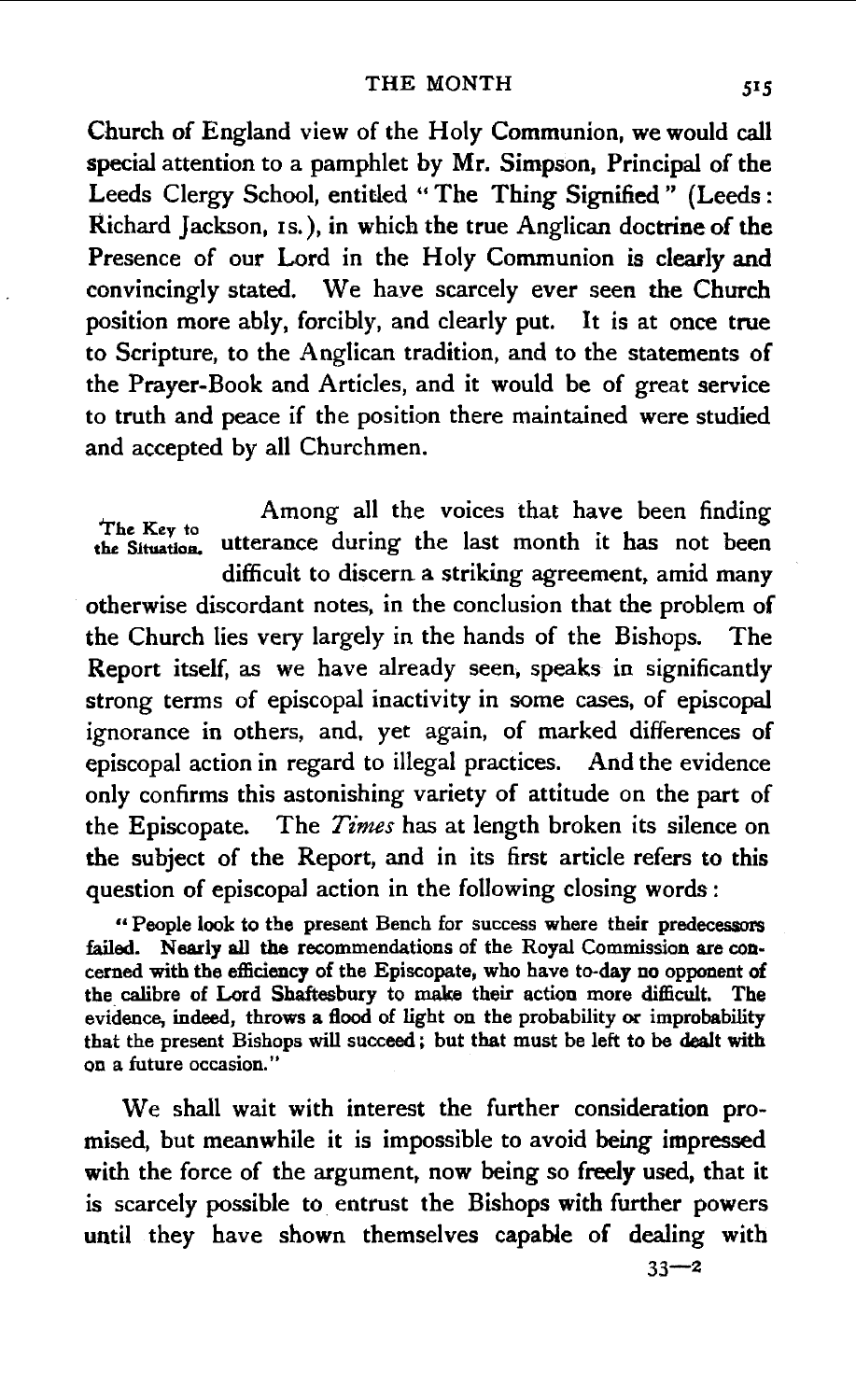offences against the law as it now stands. Further powers are only justifiable if it can be shown that they are needed for the due enforcement of the present law, and this, it would seem from Recommendation I., is not the case, for the Bishops are advised that the breaches of law there referred to should " be *promptty*  made to cease." Of one thing we may be pretty certain : the question of the exercise of episcopal authority lies at the very root of our present difficulties, and we are glad that attention is being concentrated on it. It is, indeed, the key of the situation.

Among the many points of great importance  $j_{us\; Library}$  raised (and, as we hold, settled) by the Royal Commission is that known by the name of the *jus liturgicum,* of which so much has been heard in recent years. It is well known that claims are often made that a power is inherent in the Bishop to control services, to authorize altera· tions, and generally to regulate usage to a considerable extent. What, then, does the Royal Commission say on this important and vital point ?

"There cannot, in our opinion, be any doubt that the Acts of Uniformity bind Bishops as well as other clergymen; and that the law does not recognise any right in a Bishop to override the provisions as to services, rites, and ceremonies contained in those Acts. Though Bishops have from time to time used a certain liberty of action with a view to relax the stringency of the Acts of Uniformity, it does not appear to us that there is any legal ground for assuming that, apart from statutory provision, the Bishop of a diocese has an inherent right to dispense the clergy from observing the provisions of those Acts. Such an assumption would, in our opinion, be inconsistent with the constitutional relations of Church and State in England."

This ought to be plain and convincing enough for anybody, and will, we doubt not, be accepted as final by all except those who insist on a view of the Church and the Episcopate which has never been recognised in any of the legal formularies of the Church of England as by law established. It is a great point gained to be told plainly, and by an authority including an Archbishop and two Bishops, that the law does not recognise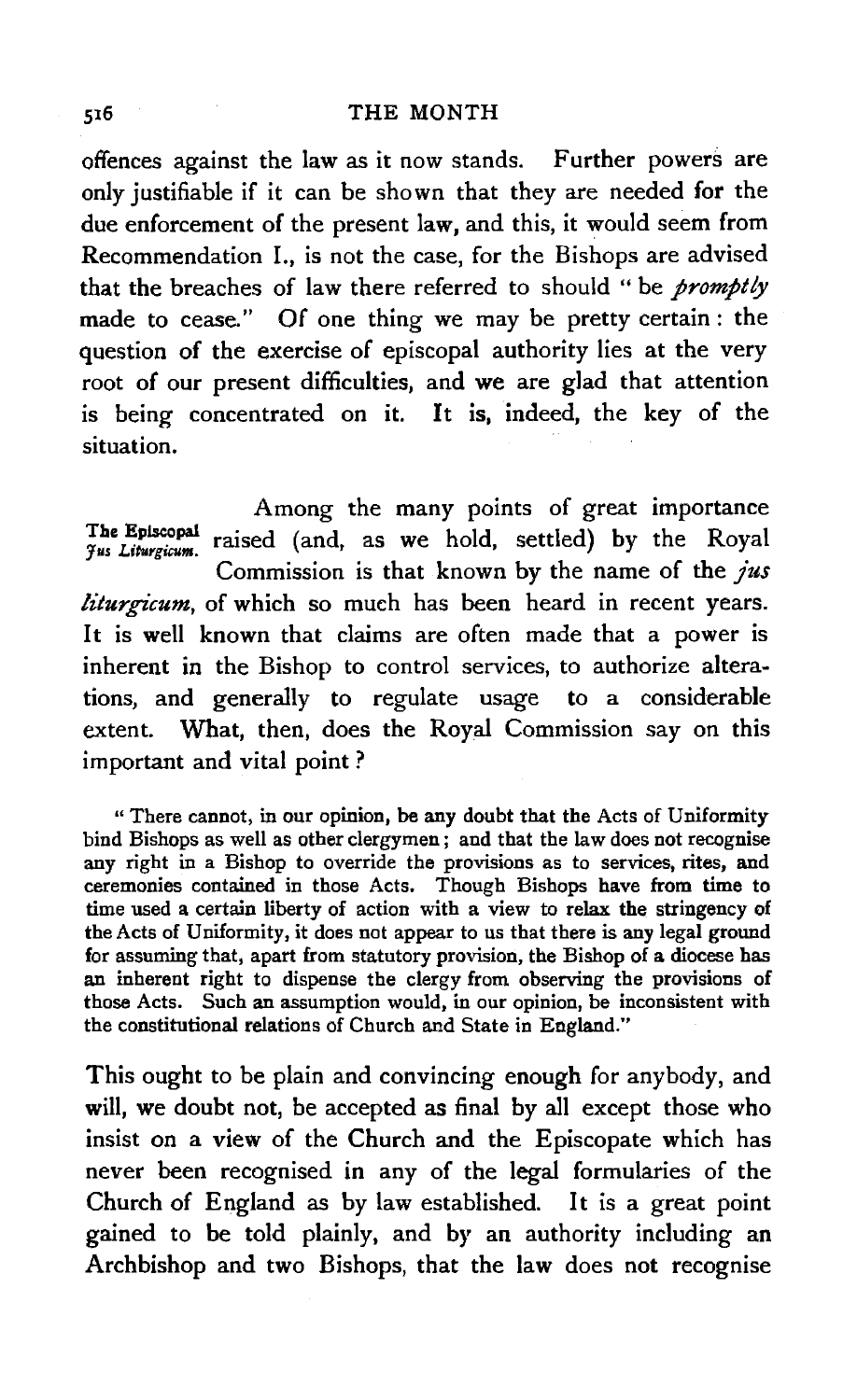#### THE MONTH

"any right in a Bishop to override " the Act of Uniformity and the Shortened Services Act, or " any inherent right to dispense the clergy from observing the provisions of those Acts." And it is especially noteworthy that this position is based on " the constitutional relations of Church and State in England." It is clear that the legal action of Church and State from 1552 to 1662 and onwards is at the basis of our present position, and rules all these questions. Insistence upon this can alone bring peace.

The debate on the Education Bill in the House The of Lords has been almost entirely overshadowed Question. by the decision of the Court of Appeal on the West Riding case. Once again we have a clear difference between the actual wording of an Act and the evident intentions of its framers. It is perfectly certain, as Lord Justice Moulton said, that the Government of 1902 intended the cost of religious education in denominational schools to be borne by the rates *;*  and yet, according to the recent decision, this is just the thing that the Act did not do. Into the possible consequences of this decision we need not now enter, beyond expressing the hope that the Judgment may somehow lead to a settlement of the controversy. It is worth while, however, to notice the differing and even discordant voices in the Church that have found renewed expression in consequence of the decision. Sir William Anson favours one policy, Lord Hugh Cecil an opposite one, and the Bishop of Birmingham yet another. It is no wonder that people are asking to be told plainly what the Church of England really wants, for there does not appear at present any policy on which Churchmen seem agreed. We are glad, however, to realize the increasing spirit of moderation in most of the recent utterances of Churchmen, and in particular, we would single out certain speeches on the second reading of the Education Bill in the House of Lords. If anyone will read carefully the truly statesmanlike and representative speeches of the Archbishop of Canterbury, the Bishop of Hereford, the Duke of Devonshire, and the Lord Chancellor, he will not find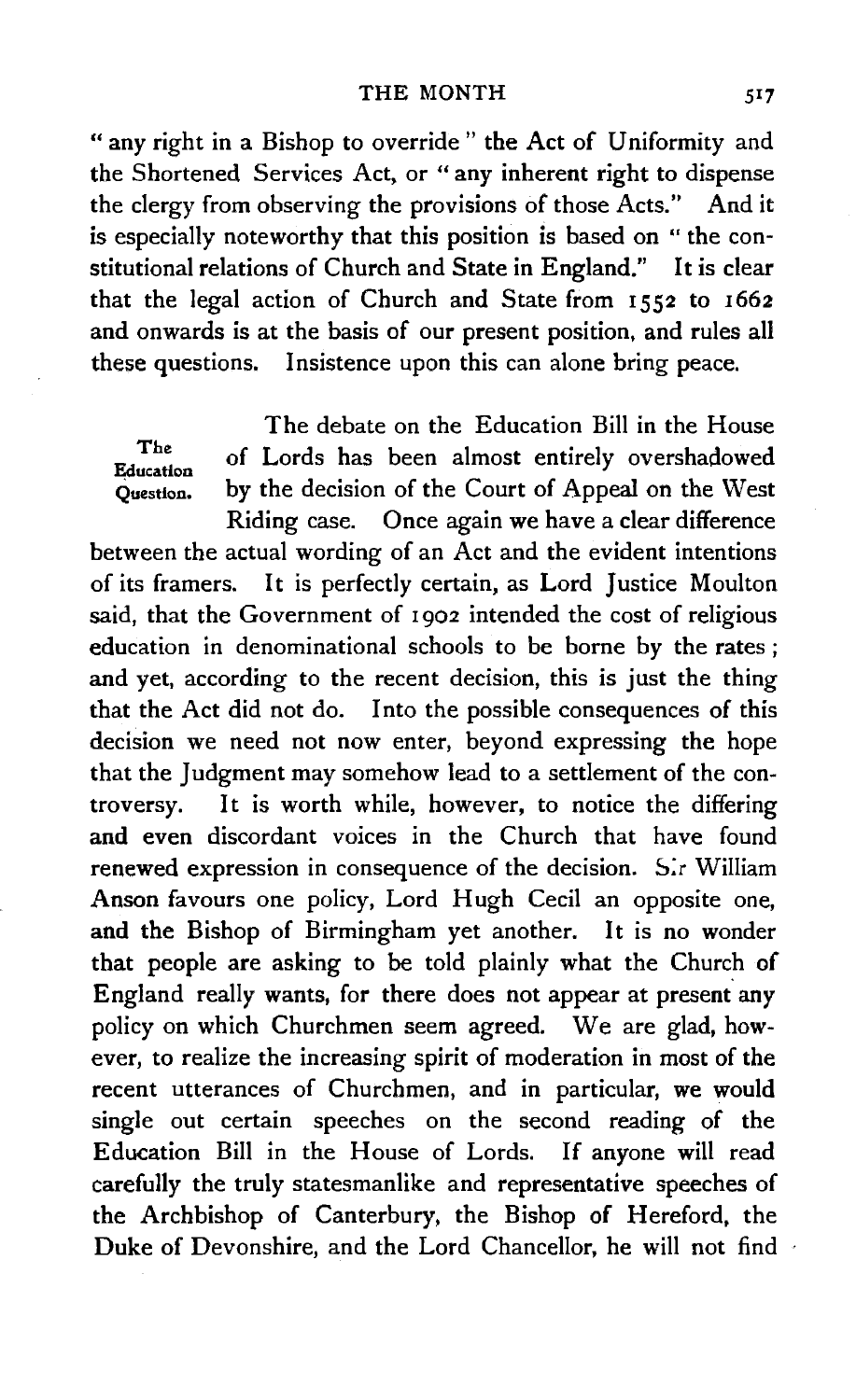#### *SIB* THE MONTH

it difficult to come to the conclusion that some way out of the *t'mpasse* can and will be found.

There is scarcely anything more necessary and Independent valuable in ministerial and general Christian life than first-hand study of the Bible as distinct from the study of it through commentaries. For this reason we welcome with all possible heartiness the wise and suggestive words of the Bishop of Ely at the recent Extension meeting at Cambridge. Dr. Chase spoke of independent study as "the golden rule, or, at any rate, the golden ambition."

" Let them be independent students, and that in two directions. First, let them take a section of the book and try to make a commentary of it of their own, using nothing but the Revised Version, with references, and a concordance, gathering the parallels, working out for themselves the conclusions, noting the sequence of the argument, and considering what the passage said. Then trace out in the book, or group of books, the treatment of some great subject like the Fatherhood of God, the Lord's Early Life, the Redemption, Judgment, and Resurrection, and so on; then go one step further and compare the teaching of one New Testament writer with another New Testament writer, and they would find a large substratum of common thought and doctrine, though often the same fundamental conception was clothed in characteristic varied version. So they would work out for themselves a group of studies in the thought of the Apostolic age, observe its growth, and be themselves in contact with it,"

If these wise words were heeded by all clergy, senior and junior, and by all Christian workers, both men and women, the results to the individual life and the Church work would be simply marvellous. For spiritual experience, doctrinal knowledge, ripening character, and effective service, there is nothing to compare with independent study of Holy Scripture.

The National Church League. We are glad to notice that the amalgamation of the National Protestant Church Union and the Church of England League is now an accomplished fact, the scheme having been adopted by overwhelming majorities of members on both sides. The new organization, under the admirable title of the National Church League, will commence work in the autumn under very favour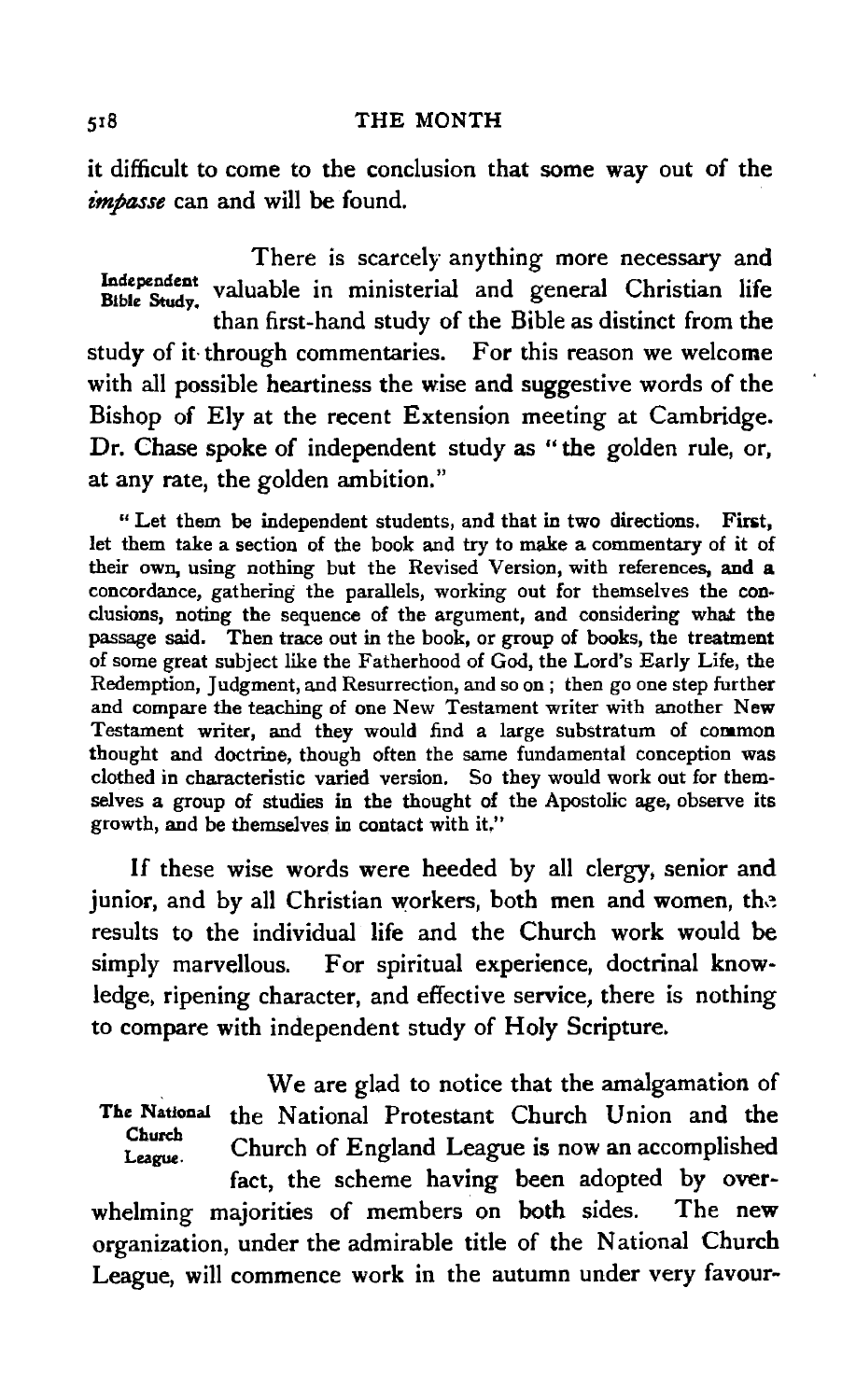able auspices, and we wish for it a life of constantly increasing progress and influence. For some time past the two organizations have been doing much the same kind of work, and their union will be altogether for the strength and progress of the cause represented by them. The new League includes in its membership a very large number of those "central" Churchmen who desire and are determined to maintain our Church as at once "Catholic, Apostolic, Reformed, Protestant," to use Archbishop Benson's now historic phrase, and we hope the new League will rally to itself a still larger number of Churchmen whose one aim is to maintain and hand on unimpaired the heritage enshrined for us in our Prayer-Book and Articles. The Report of the Royal Commission plainly indicates the need and the nature of the work that lies before Churchmen, and we have no doubt that the National Church League will play a worthy and important part in helping to solve the problems now facing us. We warmly commend the work and objects of the new society to the sympathy and co-operation of our readers. It is intended to be, and we believe it will soon prove itself to be, a rallying-point for "all sober, peaceable, and truly conscientious sons of the Church of England."

How are we to account for the general apathy of Clerical Churchmen to the Queen Victoria Clergy Fund ?

The Council report a serious diminution of income, especially in annual subscriptions and donations; and yet the question of clerical stipends is of the very first importance. There are in England and Wales 14,536 parochial benefices, of which, the Council of the Queen Victoria Clergy Fund say, "some 5,344 appear still to have an income of under *£200,* and of these no less than 1,139 an income of under  $\pounds$ 100 a year, whilst many of these small benefices are known to have large populations." It is nothing short of deplorable that the first question often asked by a patron about a man for a particular benefice is whether be has private means, since without this no one could take the living. We are afraid that the lapathy of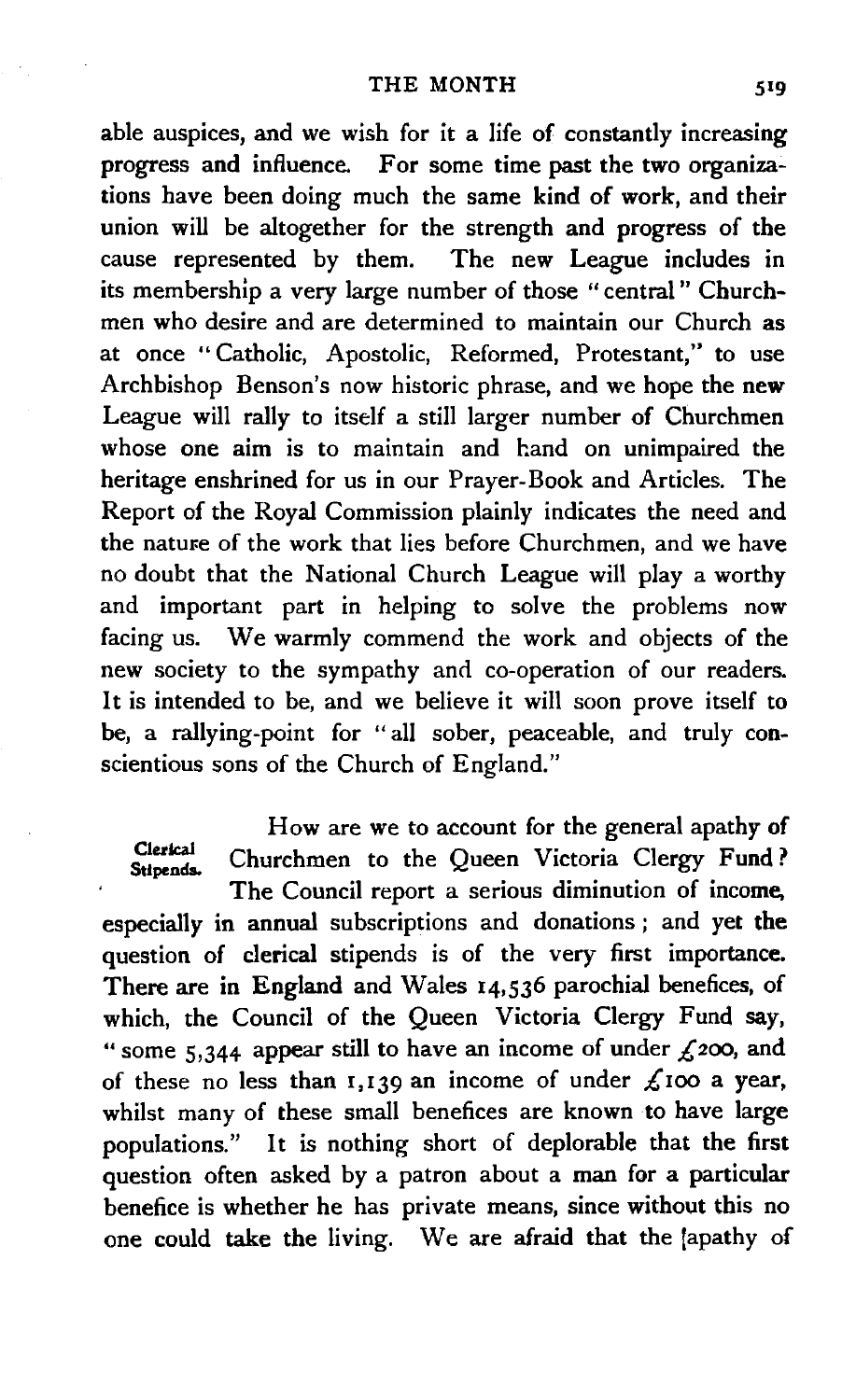Churchmen to the Queen Victoria Clergy Fund will continue until the problem is resolutely faced as a whole, and an attempt made to bring about a more equitable distribution of present endowments. We may say what we will and deplore it as we like, but we fear the large body of Churchmen will continue their present indifference as long as they can see that the total of the episcopal incomes is between  $f_{150,000}$  and  $f_{200,000}$  a year, and the value of many of the higher dignities, short of the Episcopate, is out of all proportion to personal needs, effective service, or due reward. One thing is perfectly certain, the question of Church finance would have to be almost the very first matter to be dealt with if the Church were disestablished. Why, then, should we not deal with it now, when, so far as many of the parochial clergy are concerned, the need is as pressing and urgent as it well can be ?

The At the Conference of Mission Clergy, held at Doctrine of Westminster in July, the Bishop of Birmingham<br>Sin. opened a discussion on " How we may reassert the Doctrine of Sin and Judgment.'' Dr. Gore pointed out with his accustomed clearness and force that there is much in modern thought that tends to minimize our Lord's attitude to sin. Christ is not merely an example; He is the Saviour, and He taught that man had a disease in him, and stood in need of recovery rather than of development only. Dr. Gore forcibly repudiated the view that sin is a survival which is gradually to be outgrown, and he urged that we must not speak of the Fall as '' necessary and upwards." This is a line of teaching which is particularly welcome at the present moment, and we are grateful to the Bishop for insisting on it. The doctrine of the Fall is essential and fundamental on two grounds: ( 1) It alone explains and accounts for the awful fact of moral evil in man as seen universally to-day, the organic tendency to wrong both in the individual and in the race;  $(2)$  it alone justifies the still greater fact of Calvary, for it is impossible that any slight and superficial thing could have brought the Son of God to